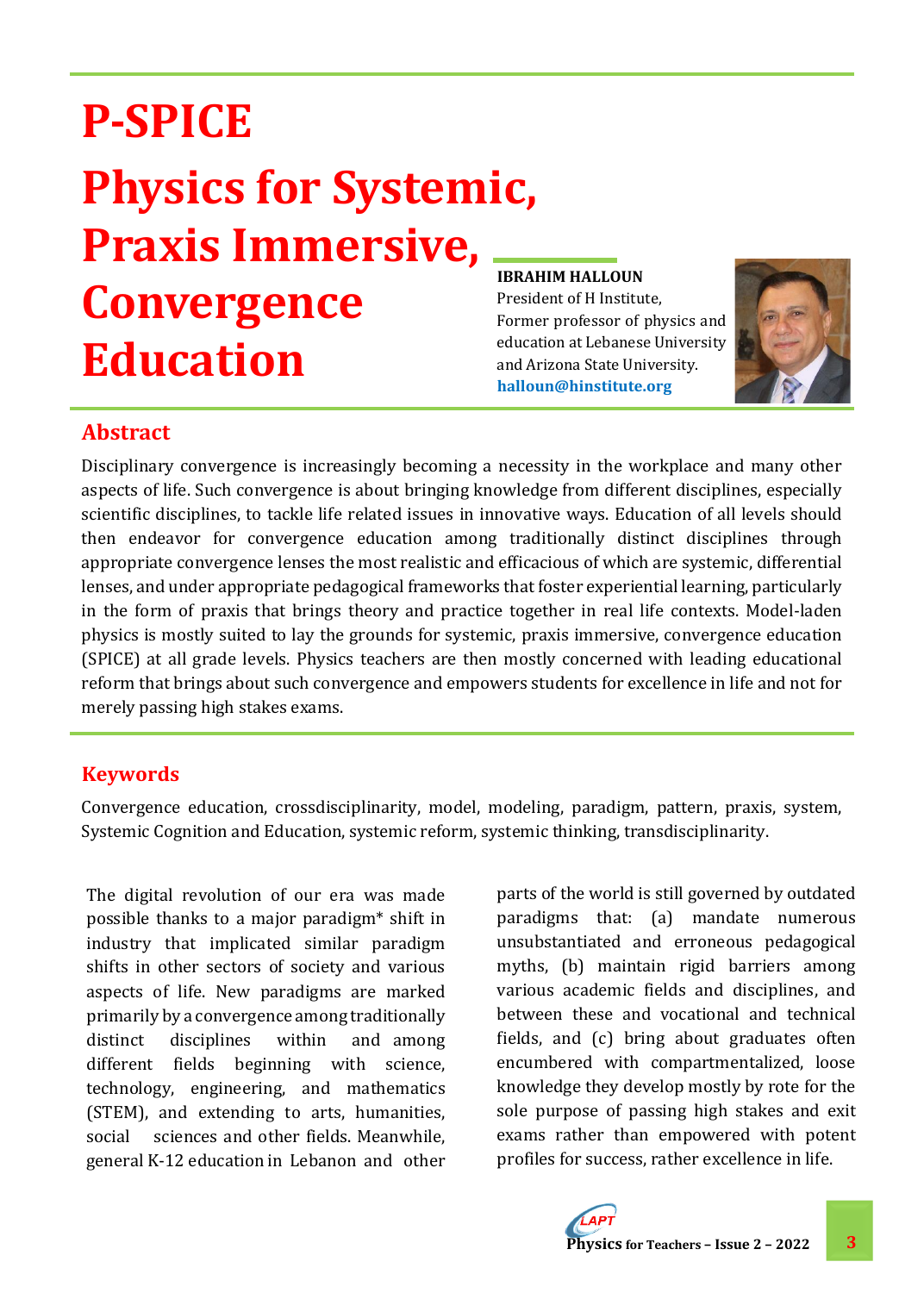This paper proposes a paradigm shift in education that meets the realities of the 21st century and which physics teachers can significantly contribute to bringing around, should they take advantage of what physics is really about. The new paradigm calls for *systemic convergence education* that relies on mind and brain based pedagogy to help students bring together traditionally distinct disciplines systematically and meaningfully through systemic convergence lenses, and that engages them into *praxis* for bringing theory and practice together to tackle real life issues in innovative ways. Physics is primarily about constructing, validating, and deploying scientific models mapped unto structural and functional patterns in real world systems. As such, physics is best situated to allow systemsbased convergence among STEM and other fields in various sectors of society, and particularly in the education sector.

The paper comes in four sections that draw primarily on works by this author on modeling theory in physics and science education and on systemic convergence education. It begins with an outline of systemic convergence education, and follows with a discussion of how model-based physics education can facilitate such convergence beginning with STEM fields. In the third section, praxis is introduced as a major aspect of handson, minds-on, experiential learning that brings together general education and technical and vocational education for tackling real life issues with optimal systemic convergence. Physics teachers are then invited in the last section to lead the paradigm shift called for in education by making the best of what physics is really about, and by helping to put in place the infrastructure needed to bring about the systemic reform implied by such paradigm shift.

#### **1. Systemic convergence education**

Along with the digital revolution came unprecedented and often revolutionary changes in the job market and various other aspects of life which educational systems in Lebanon and other parts of the world did not keep up with. Most if not all innovations that we have witnessed in the last few decades, and that will continue to surge in the near and distant future, came about, and will continue to do so, as the result of *convergence* of a variety of communities of practice (CoPs). CoPs that used to work almost independently of each other increasingly come together from even traditionally distant fields like natural sciences and social sciences to tackle emergent issues that neither community could address alone, defy new challenges like the CoViD-19 pandemic, and even to frame and solve new and unforeseen problems and come out with innovative ideas and products that are beyond the widest imagination of most people. Some educational systems around the globe have already embarked on one form or another of convergence in their structure and curricula at all educational levels, bringing about what we call *convergence education* of specific modalities. Most other systems are contemplating such convergence or still struggling to find their way in this direction, while the few others, like the Lebanese system, are turning the blind eye on what goes on around them, mostly because education is not yet for them a public good that should be made at the disposal of all their young citizens with the highest quality standards possible and in ways to meet the realities of the 21st century (Halloun, 2018a).

Educational curricula in K-12 general education have traditionally been disciplinary or discipline-based. A given curriculum is designed and implemented around a particular academic discipline like physics,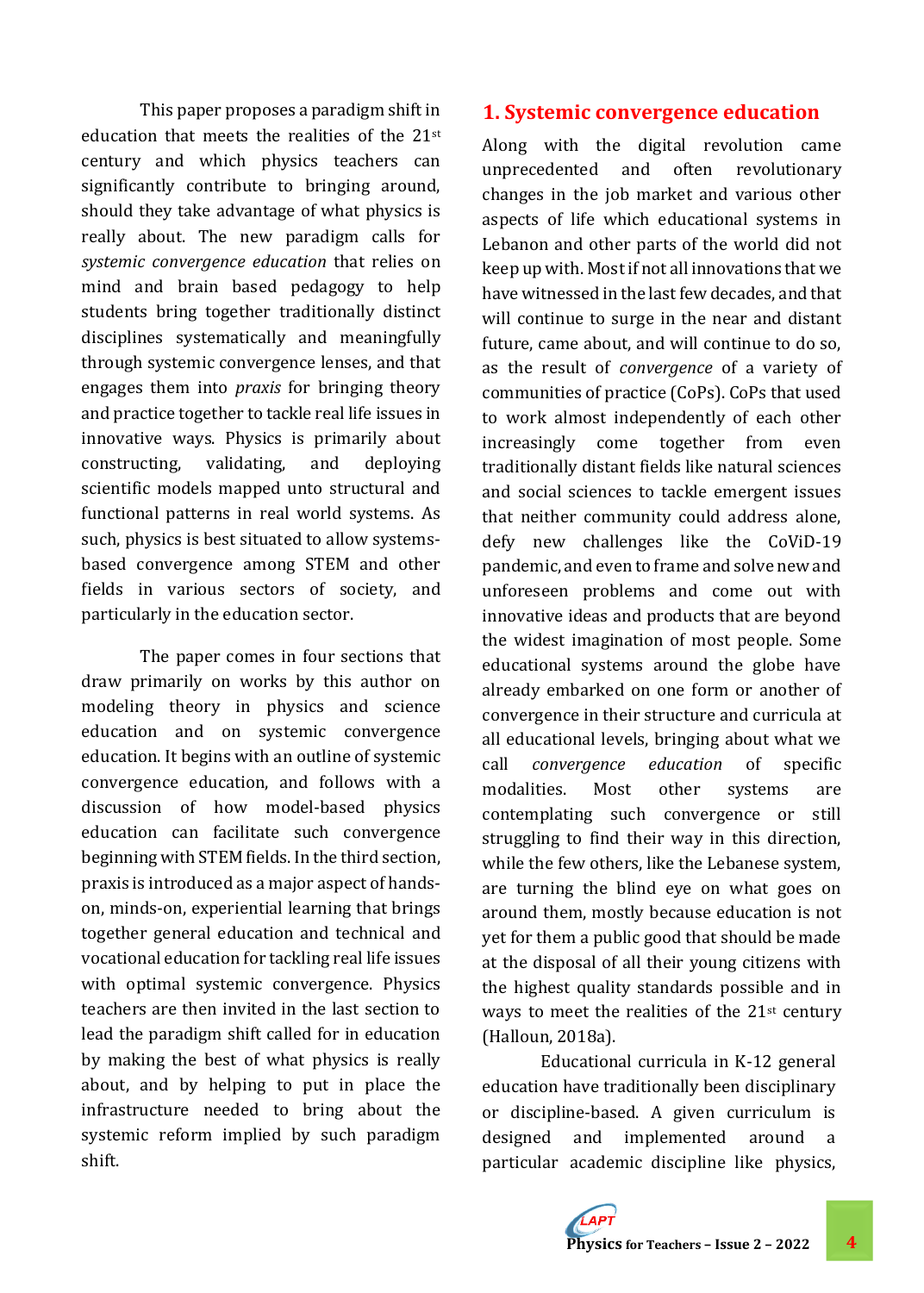and teachers, especially at the secondary school level, are trained to handle individual disciplines independently of each other. Disciplinary education has been often practiced in ways that led students to develop by rote loose and incoherent knowledge, even within the same branch and discipline (e.g., the branches of classical mechanics and electricity in physics). The plethora of educational research continues to show that student disciplinary knowledge is compartmentalized to the extent that they are unable to transfer what they learn in one course to another, even in one part of a given course to another (Halloun 2020a). This evidently leads to students' failure to take enough advantage of their disciplinary knowledge in everyday life and eventually in the workplace when they get there.

Realistic and feasible convergence modalities need to be adopted in education so as to accommodate two contrasting, even opposite, realms: (a) the realm of the  $21^{st}$ century the realities of which outside the educational sector increasingly bring disciplines into convergence from the same and different fields, and (b) the realm of the educational sector where disciplinary education still prevails in most parts of the world. Such convergence modalities should take place with appropriate pedagogy that gives away outdated and unsubstantiated tenets of the past two centuries and that benefits from latest developments in cognitive science and particularly neuroscience about how the human mind and brain are and work (Halloun, 2018a). We hereby propose to adopt in our curricula *differential convergence*  modalities under systemic pedagogical frameworks, thus bringing about *systemic convergence education* that can be afforded by all teachers and an entire educational system still geared towards disciplinary education*.*

 Different convergence modalities may be distinguished across CoPs, and subsequently

in education, based on the conceptual lens that brings together many disciplines from the same and/or different academic and non-academic fields to answer particular questions, solve particular problems, or come about with totally new and innovative ideas and products. We distinguish five modalities based primarily on: (a) the framework in which a given modality is achieved, (b) how professionals from different disciplines (or disciplinary branches) work together, (c) convergence processes, (d) the extent to which different disciplines and respective paradigms preserve their identities or, alternatively, are integrated or fused together, and (e) the scope and nature of the outcomes brought about. Modalities are: pluridisciplinarity, multidisciplinarity, interdisciplinarity, crossdisciplinarity, and transdisciplinarity. The conceptual and procedural complexity of distinguished modalities gradually increases from pluri- to trans-disciplinarity, and so do the extent of convergence and integration of implicated disciplines and the level of innovation in developed conceptual and physical products (Halloun, 2020b).

The first three convergence modalities, pluri-, multi-, and inter-disciplinarity, are the most conservative modalities in the sense that that they entirely preserve all foundational and practical aspects of converged disciplines and, except for some semantic and syntactical refinements that infuse some harmony into existing disciplinary conceptions and procedures, the three modalities bring no new significant conceptual or procedural component to any of the disciplines in question. These modalities are mostly suitable for elementary and intermediate education (primary and middle schools).

Crossdisciplinarity and transdisciplinarity, at the other end of the spectrum, are the optimal convergence modalities for secondary and tertiary education respectively. *Crossdisciplinarity* brings together different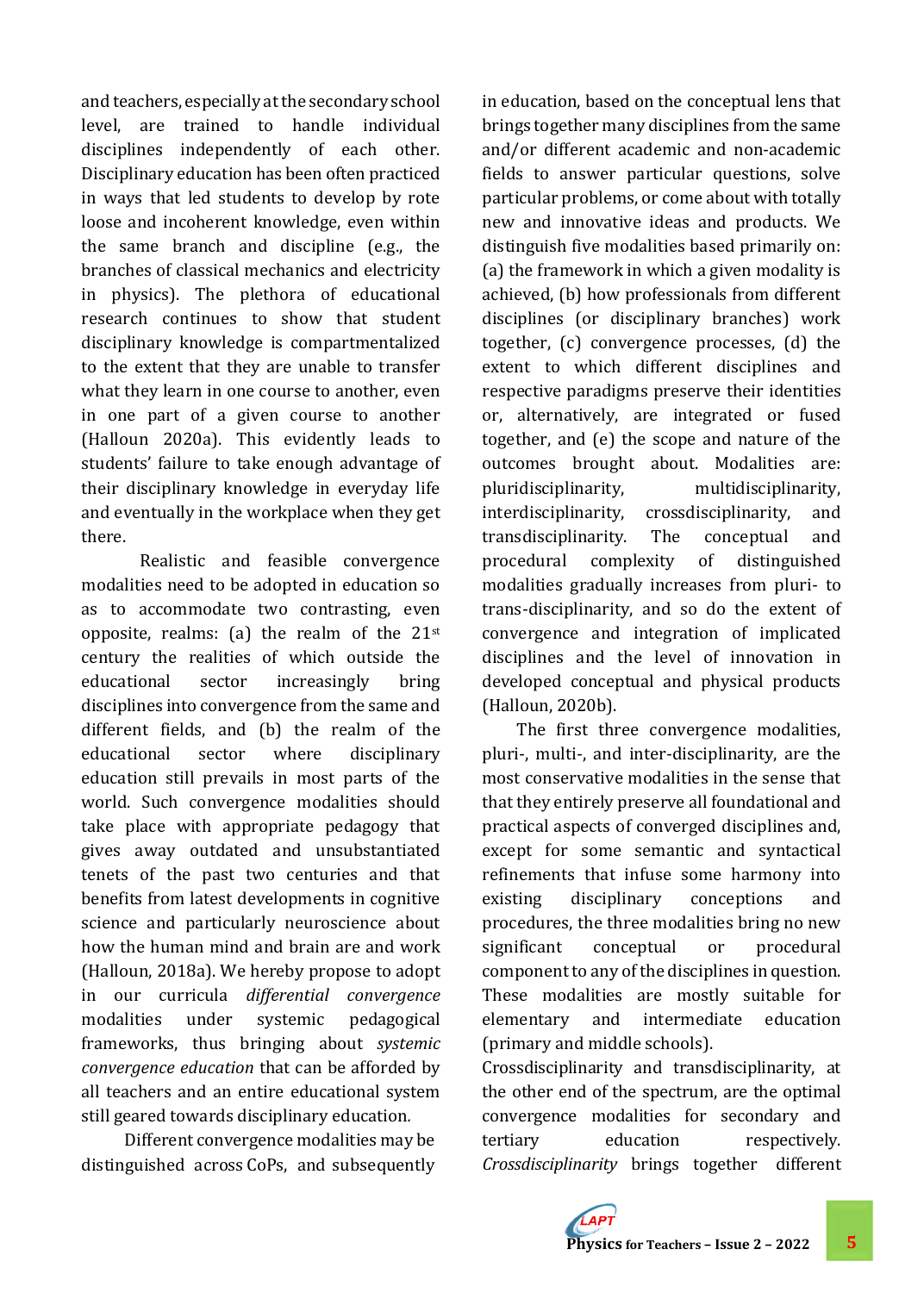disciplines under an *emergent* framework that draws on common and concurrent aspects of the disciplines' distinctive paradigms and incorporates new paradigmatic aspects. *Transdisciplinarity* transcends in its framework all existing paradigms and can lead to the development of a totally new discipline that may cut across existing fields or lay the ground for a completely new field. Emergent and transcendent frameworks open the door to tackling in *innovative* ways old and entirely new questions, problems, and issues. The digital revolution of our era, the breakthroughs in neuroscience, especially cognitive neuroscience, which education may benefit of most, and the many new careers that keep emerging in the job market and that could not have been foreseen or even imagined just a decade ago, are all compelling testimonies in favor of crossdisciplinarity and transdisciplinarity (*ibid*).

Convergence we are calling for in education, especially in K-12 general education and a little beyond, is *differential*. It preserves the sovereignty of individual disciplines with their distinctive paradigms as well as the integrity of their episteme and methodology. However, it works over and around disciplinary barriers and boundaries and allows for episteme and methodology to seep through from one discipline to another. Differential convergence blends conceptions and processes from different disciplines and may somehow integrate them if necessary. It brings about, particularly in higher education, emergent conceptions and processes that may transcend the original disciplines. Differential convergence education in K-12 may gradually work its way through feasible modalities up to crossdisciplinarity, though this modality may be only partially realized at the pre-college level. More importantly, differential convergence education may be significantly afforded in the context of traditional disciplinary curricula (*ibid*).

In the latter respect, and until differential convergence education finds its way formally and systematically in a given educational system and corresponding curricula, teachers of discipline-based courses may get together to coordinate their efforts for helping their common students carry out life related projects that require convergence of their respective disciplines under convenient modalities within the constraints of their traditional disciplinary settings (Halloun, 2020c).

Convergence in education, whether differential or not, is best achieved through systemic conceptual lenses (Fig. 1) under systemic pedagogical frameworks. Any academic or non-academic discipline is then conceived in any curriculum, whether independently of, or interdependently with other disciplines, around a limited set of conceptual and physical systems, and all knowledge construction and deployment processes, problem solving of all sorts included, are carried out as systemic processes.



**Figure 1**. Convergence of disciplines, especially from different fields, is optimized when carried out through systemic lenses.

Unless elementary, i.e., consisting of a single component, a system may be defined in simple terms as an ordered unity or totality of physical or conceptual elements that interact or are connected together within well-defined boundaries and that serve specific purposes, or perform specific functions, within a given environment and under particular conditions. Properties and functions of a given system are due only in part to its individual constituents. Most importantly, a system, as a whole, has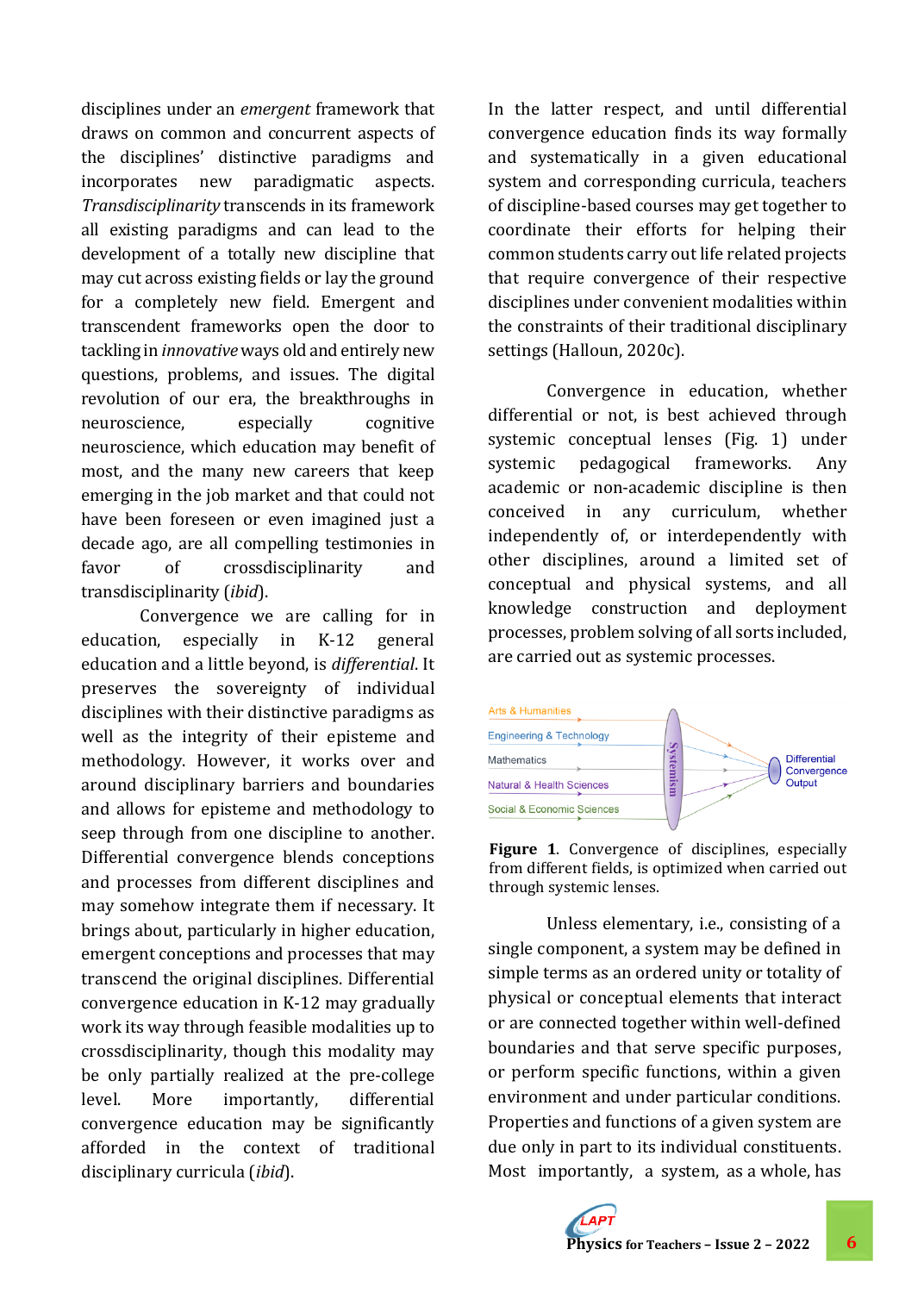*emergent* properties and *synergetic* functions that cannot be attributed to any of its constituents independently of all other constituents, and that offer new functional possibilities that cannot be conceived and materialized by putting these constituents together in any non-systemic structure. Systemic thinking, i.e., carrying out our thoughts in the context of systems, and all conceptual and physical processes as systemic processes (Fig. 2) allow us to systematize, and infuse order in, our everlasting quest to make sense of the world around us and develop and deploy our knowledge about this world in meaningful and productive ways. It also helps us optimize our engagement with others, and bring about processes and products that none of us can produce on her/his own independently of others. (*ibid*).





Systemic processes are about system identification and delimitation or system construction, system validation or corroboration, and system deployment for various purposes that may be exploratory, investigative, and/or innovative (cf. Halloun, 2022, for details).

*Systemic Cognition and Education* (SCE) offers a generic pedagogical framework for student and teacher education that is well suited for systemic, differential convergence education (Halloun, 2022). *SCE* is grounded in reliable research in education, and especially in cognitive sciences and neuroscience, and in the history and philosophy of science.

According to SCE, our *experiential* knowledge about the physical world, i.e., knowledge that results from direct experience with physical realities (objects and events), emerges from continuous transaction with this world. The transaction consists primarily of realistcognitive exchange or negotiations between a given person and a given physical reality exposed to the person senses. The transaction is most efficient at any age and any educational level, and the emerging knowledge most meaningful and productive, when all entities involved, including the mind and brain of the person engaged in the experience, are treated as interacting dynamic systems or parts of systems (Halloun, 2017, 2019, 2022).

# **2. Modeling in physics for systemic convergence**

Systemic transaction with physical realities is particularly important in physics where experiential learning can take place in the most meaningful ways possible. For like, and a little more systematically than, other sciences, physics is primarily concerned with the construction and deployment of scientific models (conceptual systems) that represent particular patterns in the real world, and these patterns are best revealed when the universe is looked at with a systemic worldview (Halloun, 2001, 2004/6, 2007, 2018b, 2020d).



**Figure 3**. Systemic transaction via a scientific model with many physical systems manifesting a particular pattern. Evaluation and regulation take place continuously throughout all processes by correspondence to individual systems and pattern (Halloun 2018b and 2020d).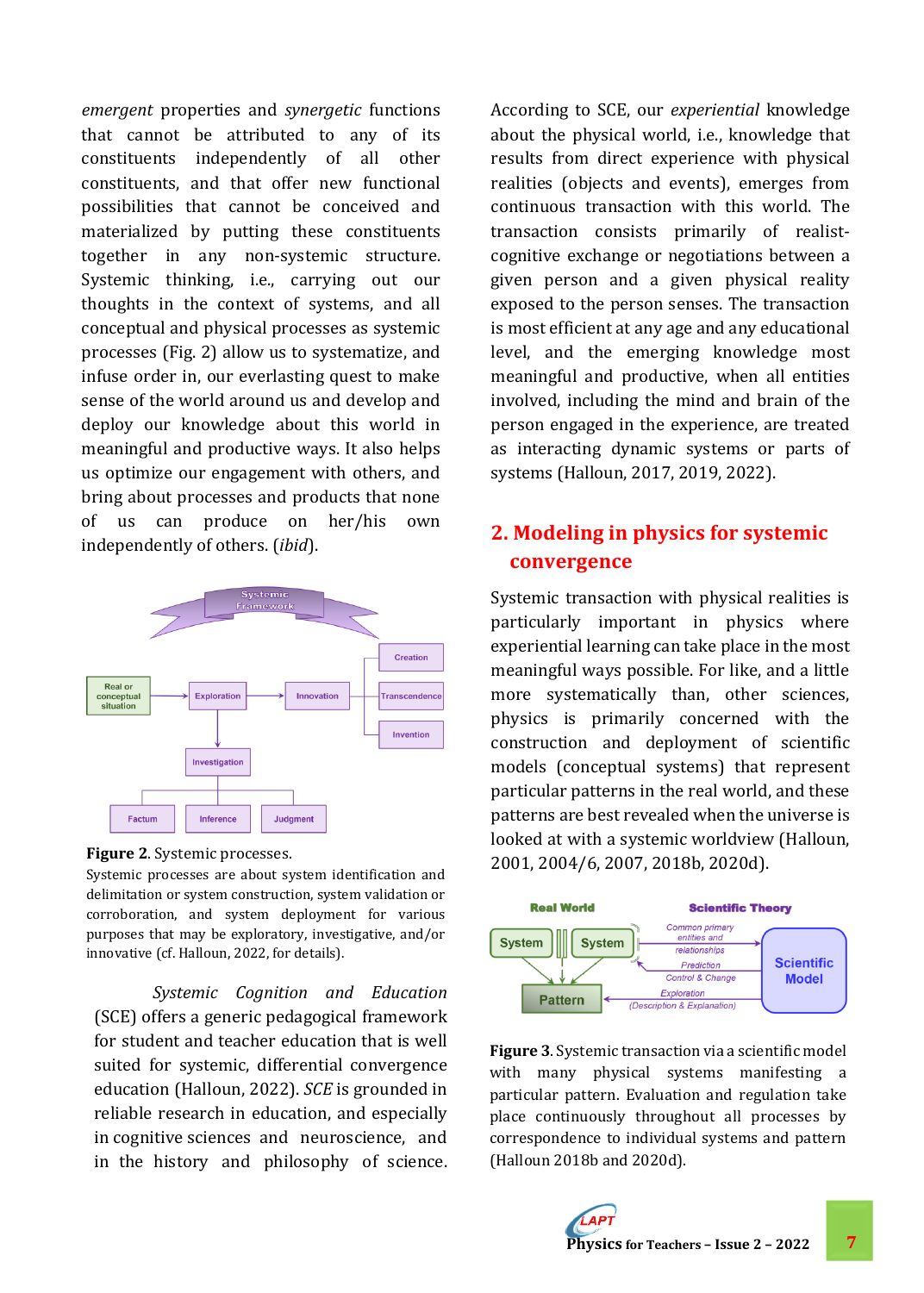Patterns predominate in the universe at all levels, from the subatomic scale to the galactic scale, including the human mind, brain, and body. Patterns, like those in the structure of atoms and solar systems or the day-andnight and seasons cycles on Earth, are morphological (structural) or phenomenological (behavioral) regularities that are repeatedly manifested throughout space and time in the state of physical realities of all sorts and scale. Physical patterns are best revealed through systemic transaction whereby we look at physical realities not individually and in isolation from each other, but in relation to each other in well-delineated physical systems (*ibid*). Pattern referents, i.e., physical systems manifesting the pattern, would then all be in a similar *state* (or change of state), from morphological and/or phenomenological perspectives, and bring about similar outputs. Science, and particularly physics, describes and explains this state with a scientific model that represents the corresponding pattern (Fig. 3).

Simply put, a *scientific model* is a conceptual system, a humanly conceived abstract system, that partially represents, in specific respects and to a certain extent, a morphological and/or phenomenological pattern in the real world. Each model is constructed in the framework of an appropriate scientific theory with the exclusive function of describing and/or explaining, in specific respects and to a certain level of approximation or precision, a particular pattern in the real world. The model is constantly evaluated and regulated in the framework of the sustaining theory. The model is evaluated primarily by deploying it for the prediction of specific aspects it is supposed to be about in the state (or change of state) of its referents. It is accepted and inducted in the corresponding scientific theory only if it is duly corroborated by allowing repeatedly good predictions at the set levels of approximation

and precision. Otherwise, the model is regulated (modified or replaced altogether) and then evaluated as before. Once corroborated to a satisfactory level and inducted in the theory, the model may be used for carrying out all systemic processes shown in Figure 2 as *modeling* processes, while it continues to be constantly evaluated and regulated. The model may then be deployed to describe, explain, predict, and carry out other investigative processes with its referents, control them and change them in creative ways, extrapolate them, and transcend them if necessary to derive or implicate new models, for the discovery and invention of entirely new referents (Halloun, 2018b).

Let us take for example the case of Newtonian theory in classical mechanics. Two scientific models, the "free particle" model and the "uniformly accelerated particle" model, are most crucial for students to develop all Newtonian conceptions of translational motion, from state, kinematical concepts to Newton's laws of dynamics, and related processes (Halloun, 2001, 2004/6, 2007). The first model is a conceptual system that represents physical objects moving with constant velocity (constant speed in a straight line) under no net external force. The second model is a conceptual system that represents physical objects moving with constant acceleration, i.e., with a velocity that varies with constant increments during equal time intervals. Once students meaningfully understand all Newtonian conceptions and processes these two systems require, they become ready to gradually develop more complex particle models (say the particle in uniform and uniformly accelerated circular motion and the simple harmonic oscillator).

Galileo was the first to develop the two aforementioned particle models of translational motion that continue to be part of classical mechanics. Galileo conceived these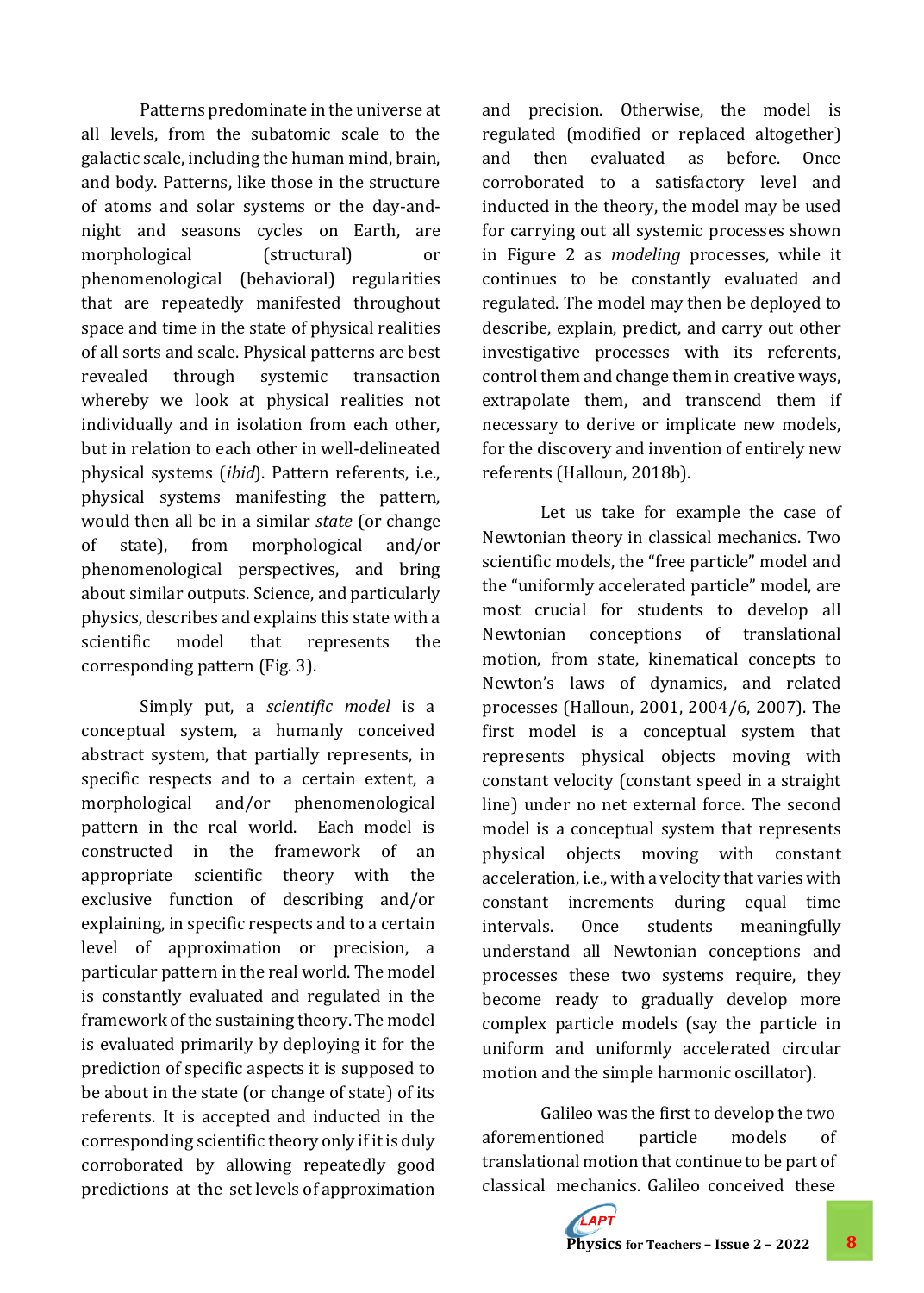models, along with others, to make the point about the necessity to transcend our senses in order to develop a valid and reliable picture of the real world. For, according to Galileo, our senses (and our common sense) may deceive us in exploring and investigating physical realities, just like they do when they lead us to think, as many people still do, that the Sun "turns around" the Earth. To grasp the "reality" of things, we need then to imagine how they could possibly exist in ways not exposed to our senses, and represent them with appropriate models that we need to process and corroborate as indicated above. Galileo developed the two models in question primarily to discredit the misconception that has prevailed at all times, and that continues to do so, that the shape, size, and mass of physical objects determine how gravity makes them fall near the surface of the Earth. He argued that these properties, and especially shape and size, affect air resistance not gravity, and that in the absence of this resistance, all objects would fall with the same acceleration. Under such circumstances, like in the absence of any other dissipative force like friction in any translational motion, he continued that shape and size of physical objects become secondary not primary properties, and that they can thus be ignored. The motion of such objects, according to Galileo, can then be described and explained by representing them with particle models, i.e., with geometric points of no shape and size, points that stand for their referents without being part of these referents, particularly not their centers of mass as many physics textbooks continue to hold mistakenly! Galileo processed these models mathematically and came out with the basic laws of classical kinematics that we keep using until our present days, along with most basic laws of classical dynamics which Newton refined later and put in the shape we have now.

With his work in what is nowadays part of classical physics, Galileo laid the foundations of modern science, particularly in relation to the pivotal role of scientific models and modeling. Physics education should follow Galileo's footsteps by having such conceptual systems and systemic processes at the core of all physics courses, thus making them serve as pedagogical tools and processes to students of all levels as much as they serve as research means and methods to scientists, whether for meaningful understanding of any scientific theory in any given scientific discipline like physics, or for systemic convergence among different STEM disciplines, and between these and non-scientific disciplines (Halloun, 2020d). Physics models and modeling actually lend themselves readily to convergence, and especially to systemic differential convergence among various disciplines, beginning with STEM disciplines. Physics deals more than any other discipline with physical systems and patterns that pertain to everyday life and that make the object of different disciplines within and outside STEM all the way to arts and literature. Take the very simple examples of day and night cycle and the change of seasons at any spot on our globe. These patterns have long made the object of physics and, say, geography, to mention a few, as well as many literary and artistic works.

### **3. Praxis for meaningful convergence education**

Experiential learning that is about hands-on, minds-on, transaction with physical objects and phenomena is particularly crucial in physics. Such learning becomes most meaningful and self-fulfilling in physics, STEM, and other fields when students put what they learn into practice for developing conceptual and physical products to deal with life related matters which they deem worth investing their efforts in, at the personal and collective levels. This is what praxis is about and what makes convergence education gain its full significance.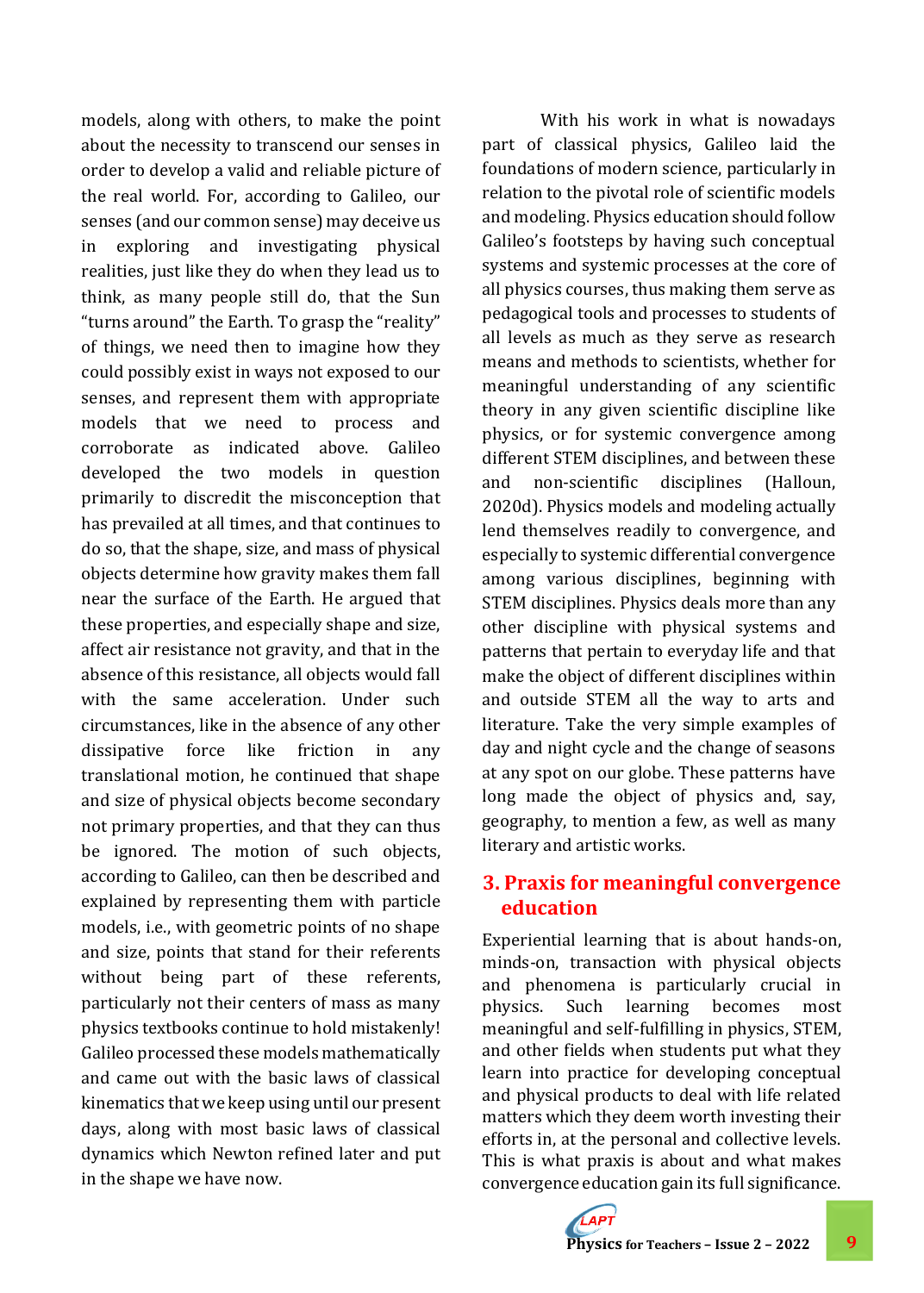Praxis in CoPs is about bringing theory and practice together in order to evaluate and regulate every CoP paradigm, and particularly to bring its episteme and methodology in consonance with each other, and to ensure that various elements of the epistemic corpus (scientific theory or theories in physics and other sciences) and related processes and products (practice) viably correspond to what the theory is about in the real world and fulfill the function set for the theory. Praxis in education is meant to help students appreciate and take advantage of CoP professional paradigms in both theoretical and practical respects. To this end, experiential learning should come, whenever possible, as close as possible to CoP praxis and turn into what we call "education praxis". Education praxis would then then have two complementary aspects: praxis education and praxis for education. Praxis education is about learning how professionals engage in praxis within their own CoPs to bring their theory and practice into consonance with each other and continuously enhance them in the framework of their professional paradigms. Praxis for education serves to help students evaluate their own profiles, their own paradigms, and regulate them insightfully to make them inherently coherent, consistent, and viable in theoretical and practical respects, and, especially, to bring them into consonance with professional paradigms. In both respects, education praxis needs to take place in authentic CoP settings, or related real world settings, including the job market, community service, or any other real life setting that students can directly relate to and that provides them with the opportunity to put what they learn about professional paradigms into practice within the natural scope of each paradigm, appreciate what these paradigms can offer at the personal and collective levels, and subsequently take full advantage of them whenever and wherever they fit in their daily lives (Halloun, 2021 and 2022).

Education praxis (praxis for short hereafter) is particularly crucial for convergence education. It may take place oncampus or off-campus, during regular class hours and after school, provided that it always brings about physical and/or conceptual products that carry added value to experiential learning and that students can directly benefit of, and benefit others from, in theoretical and practical respects. Praxis may take place oncampus in dedicated makerspaces or in traditional facilities, like laboratories and computer, arts, or technology workshops, provided that these facilities be run with the spirit of makerspaces. A *makerspace* simulates an authentic CoP field of work, whether it pertains to a single CoP or a number of CoPs converging to work on issues of mutual interest. It provides students with actual CoP tools and with the opportunity of working collectively, hands-on, minds-on, to design and realize CoP conceptual and physical products following systemic rules and processes that characterize the community(ies) in question. Makerspaces are run by teachers and/or qualified technicians or mentors who treat students like apprentices in need to master the "rules and tools of the trade", but especially to think outside the box, try out their own ideas, and produce things to the highest, and most reasonable, professional standards possible. As such, makerspaces are dedicated not only to praxis in the limited sense of bringing theory and practice into consonance, but to all sorts of productive and innovative experiential learning, particularly under systemic differential convergence education.

Praxis becomes most productive when it engages students from different schools and different educational levels, along with members from concerned CoPs. This may be best achieved when praxis takes place offcampus in actual CoP settings and facilities, and, if feasible, in dedicated makerspaces there.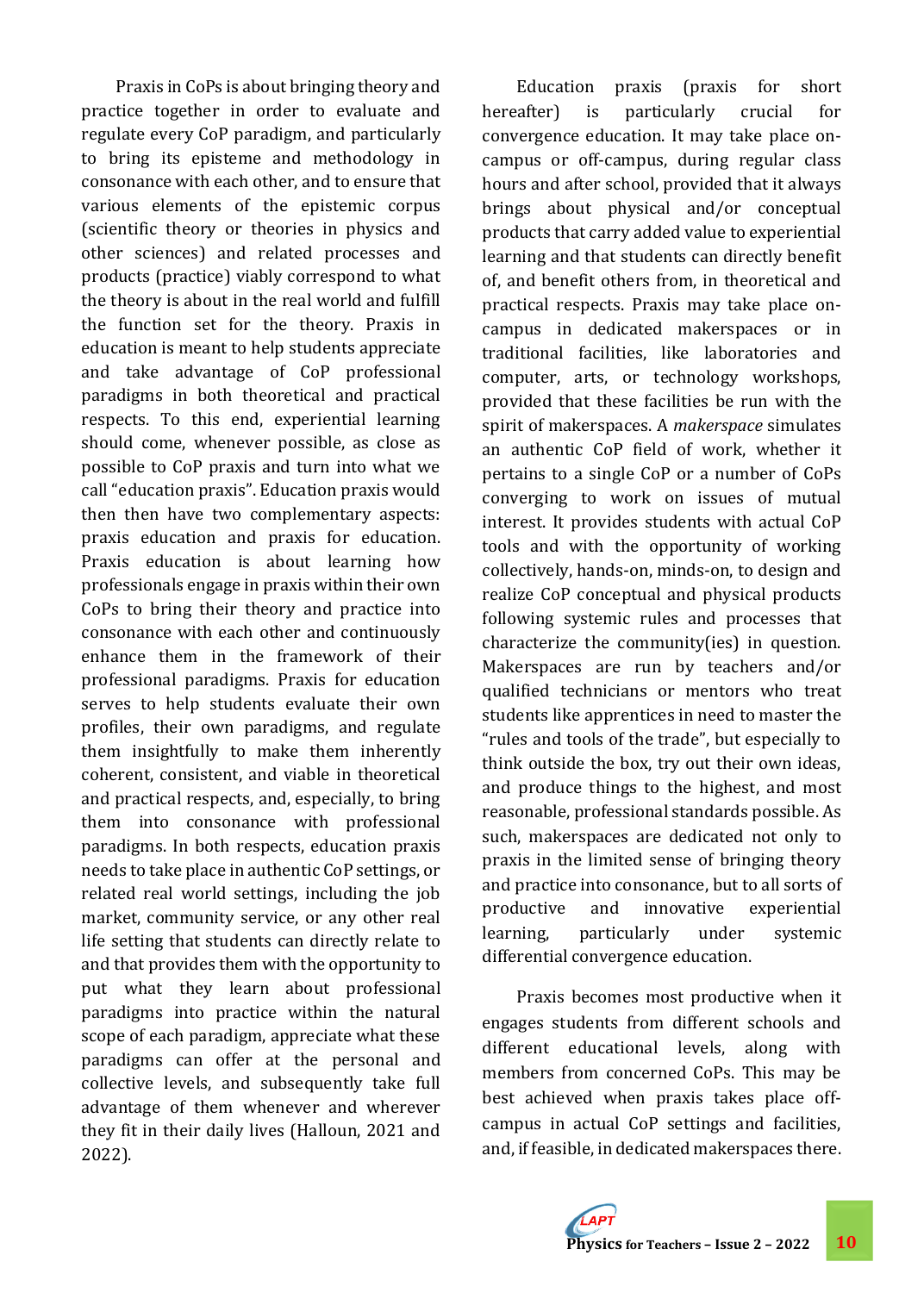In the latter event, makerspaces may be open to the general public, and not only to school students, to exchange and try out some innovative ideas, which, as it has actually been sometimes the case, turn makerspaces into incubators of inventions and new business startups that are particularly successful when involving crossdisciplinarity and especially transdisciplinarity. Off-campus praxis requires that the curriculum be designed to accommodate such endeavor, and that both school and the surrounding community be prepared to manage things as specified in the curriculum and under terms and conditions mutually agreed upon by the school and the hosting professional facilities. No matter where and how it is carried out, praxis always requires that concerned teachers and CoP supervisors be qualified to serve as mentors for students of specific age and background.

## **4. Physics teachers as reform leaders**

Systemic, praxis immersive, convergence education (SPICE) necessitates a major paradigm shift in curriculum design and implementation, as well as in the structure and governance of educational systems. Such paradigm shift requires agents of change, rather reform leaders from within a given system, that are competent and determined enough to bring it around in a gradual but steadfast way, and to overcome all hurdles that may come across particularly as a consequence of the deep rooted, centuries old, inertia of disciplinary education. Going back to the Galilean roots of modern science, to scientific modeling in STEM disciplines, should help break that inertia, and physics teachers are naturally the most concerned to push forward in this direction.

For the desired paradigm shift to take place on solid grounds, physics teachers should take the lead in setting a number of measures for systemic change including the following:

- 1. Institute educational communities of practice (CoPs), at the core of which would be teacher organizations like the Lebanese Association of Physics Teachers, that bring together teachers from different disciplinary background, from different educational levels, university professors included, and from general education and technical and vocational education, to serve as hubs for bringing about SPICE and sustaining it in the most efficient ways and to the highest quality standards possible.
- 2. Turn K-12 teaching into a true, worthy, and highly esteemed and compensated profession that attracts dedicated and qualified people, and institute in-service training programs to bring at first all teachers to speed on latest developments in cognition, neuroscience, technology, and education, particularly in relation to SPICE, and subsequently to sustain continuous professional development (CPD). Programs may span from formal regular courses and workshops given by "master teachers" at local universities, adult education centers, and/or local school campuses, to professional learning communities (PLCs) that bring teachers together within a given vicinity in order to share ideas and best practices about disciplinary and SPICE matters.
- 3. Work in partnership with local universities and various sectors of society to bring about SPICE and sustain it on solid grounds that meet the actual needs and aspirations of society, particularly the job market at large.
- 4. Institute digital platforms to connect various CoPs, PLCs, and other organisms and their members, sustain continuous and fruitful communication among them, and allow for timely and efficacious support to be provided to any of them whenever needed.
- 5. Work for true systemic changes in the structure and governance of the entire Lebanese educational system, beginning with the institution of the *National Education Council*. The council would "serve the primary function of upholding formal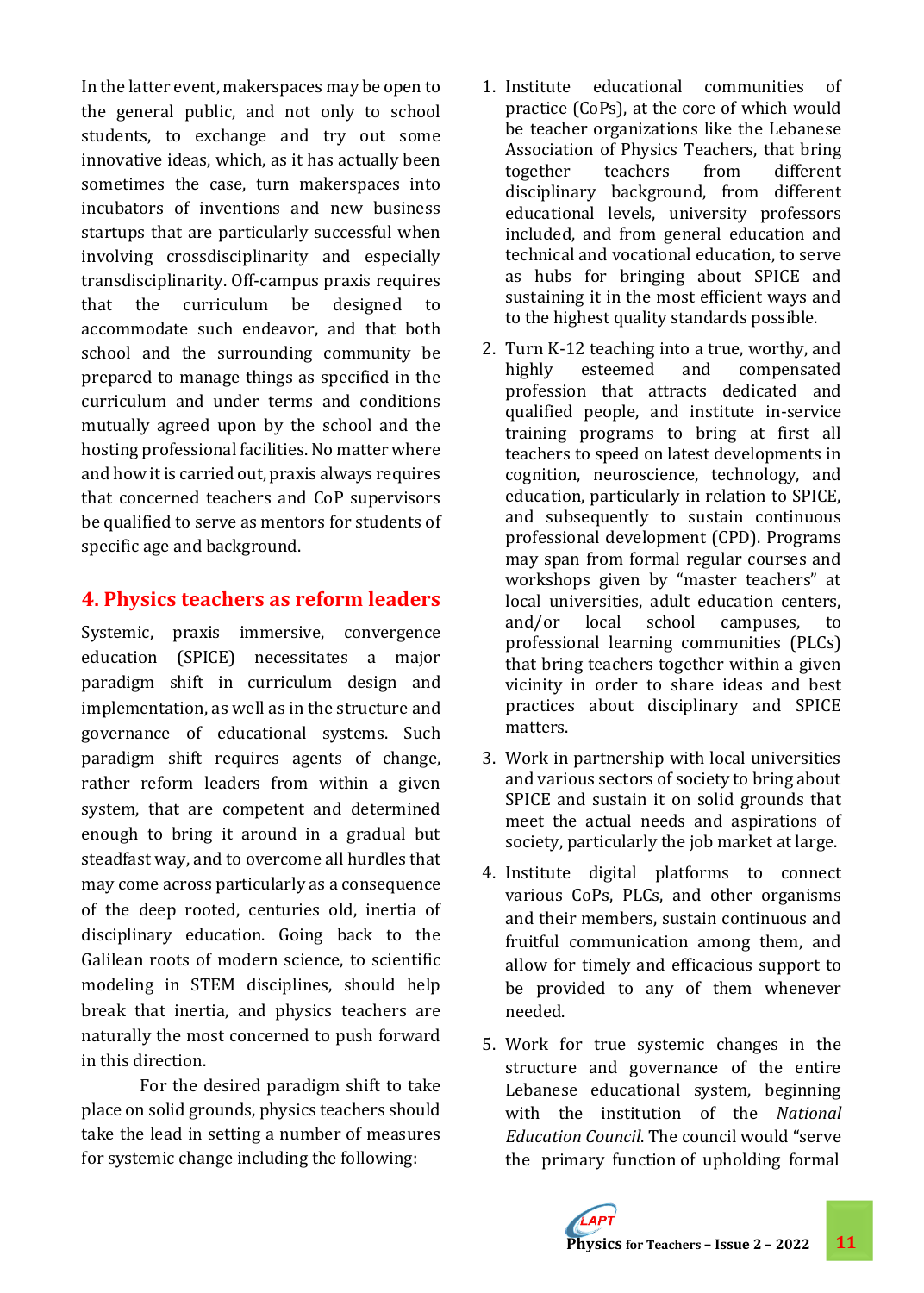education as a high quality public good and a significant national investment for the 21<sup>st</sup> century and beyond", and ensure that all entities in the educational system "serve a clear educational vision for the entire country and fulfill a broad national policy for education and development" and that they bring about and sustain all necessary systemic changes (Halloun, Nahas, et al., 2019a). Among others, and particularly important for SPICE, dichotomy would be transcended between general education and vocational and technical education, as well as between the public sector and the private sector, and new concepts would be brought along of student, teacher, curriculum, school, etc., so as to meet the realities of the 21st century (Halloun 1018a; Halloun, Nahas, et al., 2019b). Systemic changes would then extend all the way to the nature and very foundations of intermediate and secondary school diplomas and of state exit exams based upon which diplomas are granted (Halloun, 2016a & b).

### **Footnote**

\*Every professional community (Community of Practice or CoP), and especially every academic community, is characterized by one particular *paradigm* (or a couple of complementary paradigms, like the classical and modern paradigms of physics and natural sciences). The paradigm consists then primarily of:

- ontological, epistemological, methodological, and axiological (ethics and value system included) tenets of axiomatic nature, corroborated principles, and other foundational propositions commonly accepted by all members of the concerned community and hereby collectively referred to as *paradigmatic premises*;
- an *episteme*, or conceptual or content knowledge, that consists of a repertoire of *conceptions*, i.e., concepts, laws, theorems, and other relationships among concepts, along with related semantics, and syntax;
- a *methodology*, or repertoire of procedural knowledge that includes cognitive and sensorimotor *skills* and *procedures* of specific rules and guidelines, along with necessary tools and resources chosen or developed in accordance with specific norms and standards.

Paradigmatic premises govern the inception of conceptual and procedural knowledge for serving specific purposes, as well as the corroboration, deployment, and continuous evaluation and regulation of such knowledge, and thus of the paradigm altogether. Because of their generic nature, some if not most of these premises often cut across different disciplines in the same field or different fields. Disciplines in the same field (e.g., dance and music in arts, biology and physics in natural sciences, and philosophy and sociology in social sciences) would then be distinguished by at least part of their episteme and methodology more significantly than by their paradigmatic premises. That is why the word "paradigm" is often reserved in the literature to refer exclusively to paradigmatic premises within the same discipline or the same field, without incorporating episteme and methodology as well.